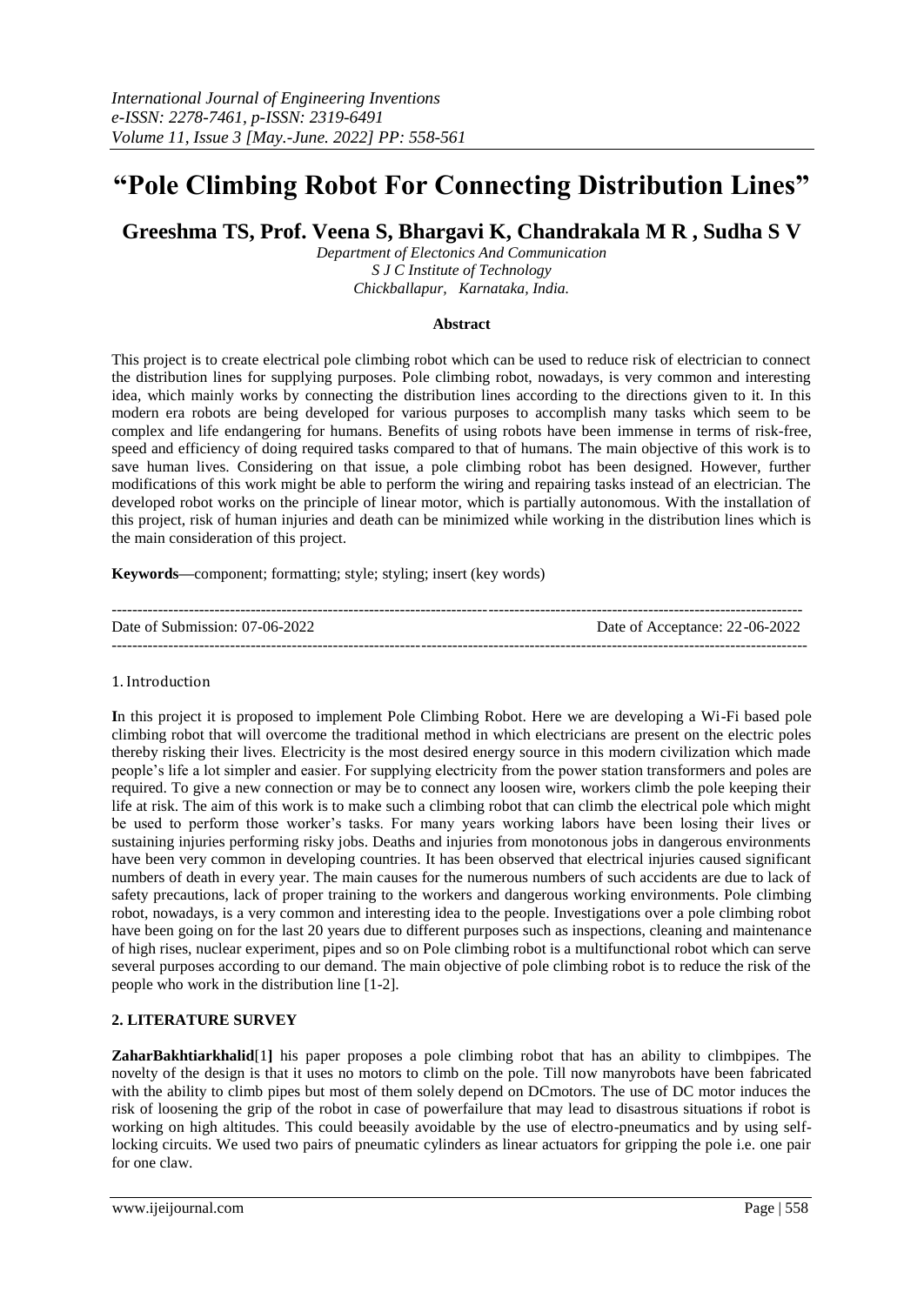**T. Mahmoud**[2] presents the application prospect of the climbing rod robot in the high-altitude Pole Climbing Robot for Conntecing Distribution Lines 3 field has been widely concerned. In recent years, it has gradually become one of the research hotspots in the field of robots at home and abroad. However, there are often some obstacles on some poles.The robot has two bionic mechanical arms, each of which is composed of a crawling guiding mechanism, a self-locking driving mechanism, a rotating disengagement mechanism, a transmission mechanism, and the like, and can adapt to guide rods of different diameters within a certain range. The working principle and characteristics of various components of the robot are expounded, and the design results and implementation methods are given.

**Salataren R**[3] his paper explains having the windmill main components at the top of its high tower made its maintenance a very risky job for workers, and with an increase of use of wind turbines, the risk of accidents occurring is proportionally increasing too. For this, engineers started working on climbing robots and mechanisms to replace risking human lives. This research works on adding to this research topic, by proposing a full study of a new mechanism enhanced with calculations and modeling for it to be applicable and reliable. The proposed robot mechanism can circumference the tower of the wind mill and climb upwards through means of rubber chains.

**M. Prieto**[4] explains the design of climbing tower robot is mainly consisted of two parts,including structure and control system. The mechanical structure is composed of two underactuated gripper and a linear moving body. Based on the tower environment, the structure ofgripper is designed. Further analyzing the stress of climbing gripper and optimizing the structure,the climbing gripper based on under actuated gripper is developed. The control system includes acontrol box and the robot body, the two communicate via WIFI. Finally the testing is doing in the condition of tower. The experimental results show that the design principle of the prototype is reasonable, and the structure of gripper is feasible and the control system is simple and easy tooperate.

# **3. METHODOLOGY**

IN THIS WORK, METHODOLOGY IS SEPARATED FROM DIFFERENT SECTIONS, WHICH ARE MECHANICAL DESIGN, EMBEDDED SYSTEM AND TESTING.

MECHANICAL DESIGN

IN THIS MECHANICAL DESIGN, IT INCLUDES THE CONCEPTUAL DESIGN OF THE ROBOT, FABRICATION AND FINALLY ASSEMBLY PROCESS.

ROBOT MODEL

FIGURE.1 IS GOING TO SHOW THE PART OF ROBOT CREATED. THIS ROBOT STRUCTURE IS MADE OF ALUMINUM .THIS ROBOT CONSIST OF THREE DC MOTOR THAT HAVE LESS RPM BUT HIGHER TORQUE, WHICH IS ENOUGH FOR GRIPPING THE POLES OR PIPES, FIGURE. 2 IS SHOWING THE ACTUAL DESIGN AND FIGURE 3.IS SHOWING THE TESTING OF THE ROBOT.

# **4. BLOCK DIAGRAM OF SYSTEM**



Block Diagram actually how the control circuit has been implemented for EPDRO to serve its purpose. Bluetooth controller is used to give the robot instructions when to start climbing or when to break. As soon as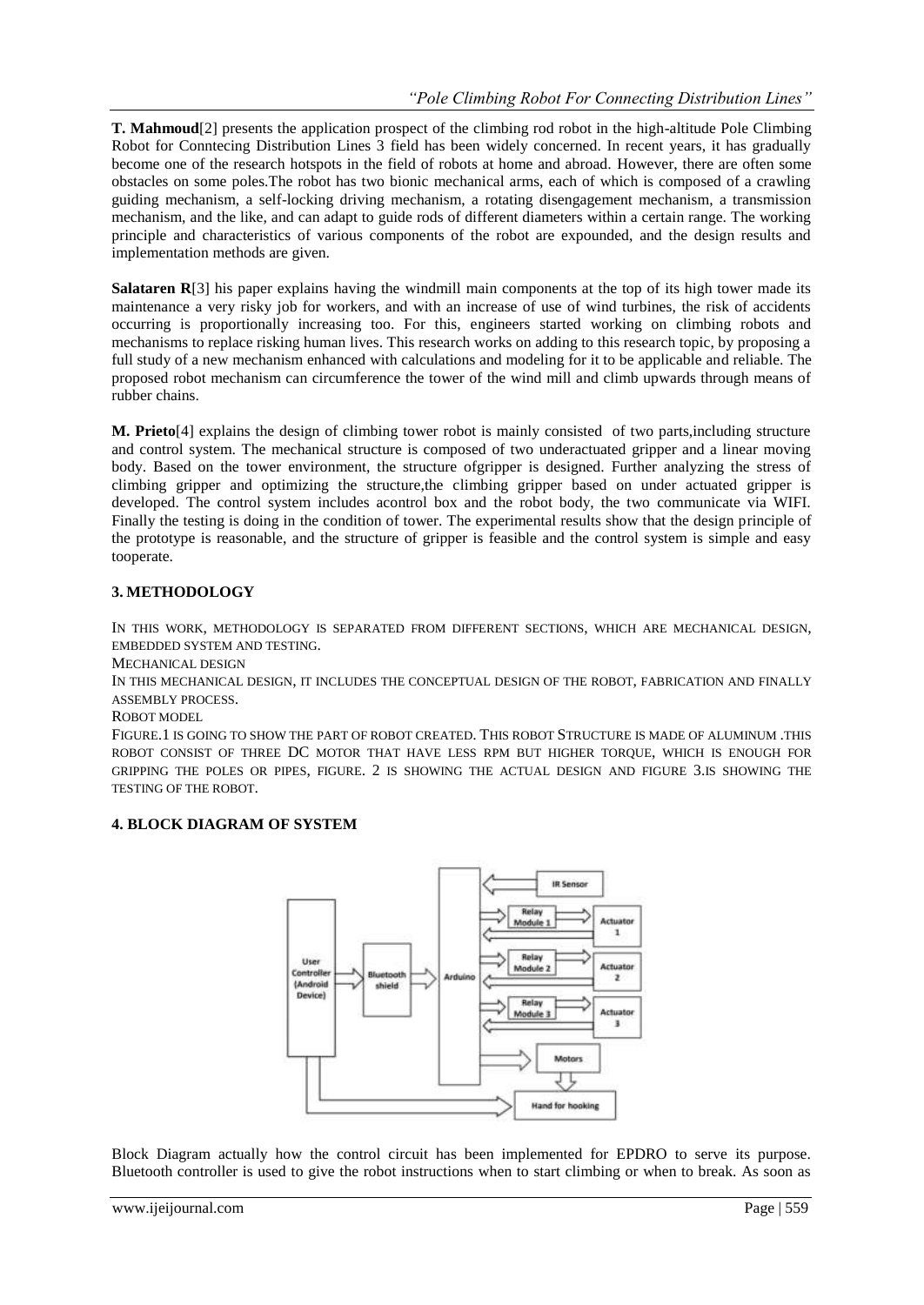the controller gives a signal to the bluetooth shield, connected to the arduino, gives signal to the arduino for running the climbing program. Actuators work according to the arduino command where actuators give a measurement of pressure as a feedback to the arduino[5]. Depending on that feedback arduino continues working. Actuators are actually connected through relays. Relays give signals to the actuator when to extend or contract. An IR sensor is connected to the robot. This sensor detects the black mark drawn before on the pole by the user in order to determine at what distance the robot needs to stop climbing.

## **5. HARDWARE AND SOFTWARE REQUIREMENT**

The Hardware Components are: 1 Bluetooth Shield with arduino 2 Power 3 Relay module 4 IR Sensor 5 Actuator 6 Gripper 7 FSR 8 Arms for Climbing 9 External Hand and Hooking SOFTWARE SPECIFICATION

Arduino IDE

The Arduino IDE is an open-source software, which is used to write and upload code to the Arduino boards. The IDE application is suitable for different operating systems such as Windows, Mac OS X, and Linux. It supports the programming languages C and C++. Here, IDE stands for Integrated Development Environment. The program or code written in the Arduino IDE is often called as sketching. We need to connect the Genuino and Arduino board with the IDE to upload the sketch written in the Arduino IDE software. The sketch is saved with the extension '.ino.' Pole Climbing Robot for Connecting Distribution Lines.

### **6. RESULTS AND PLAN OF ACTION**

#### EXPECTED RESULTS

The expected outcomes of Pole Climbing Robot For Connecting Distribution Linesare :

• The robot will be able to climb up and down sensing the pressure and connect thedistribution lines according to the instruction given to the robot through bluetooth.

• This project reduces the risk of the people, and it also create awareness about theprecautionary methods